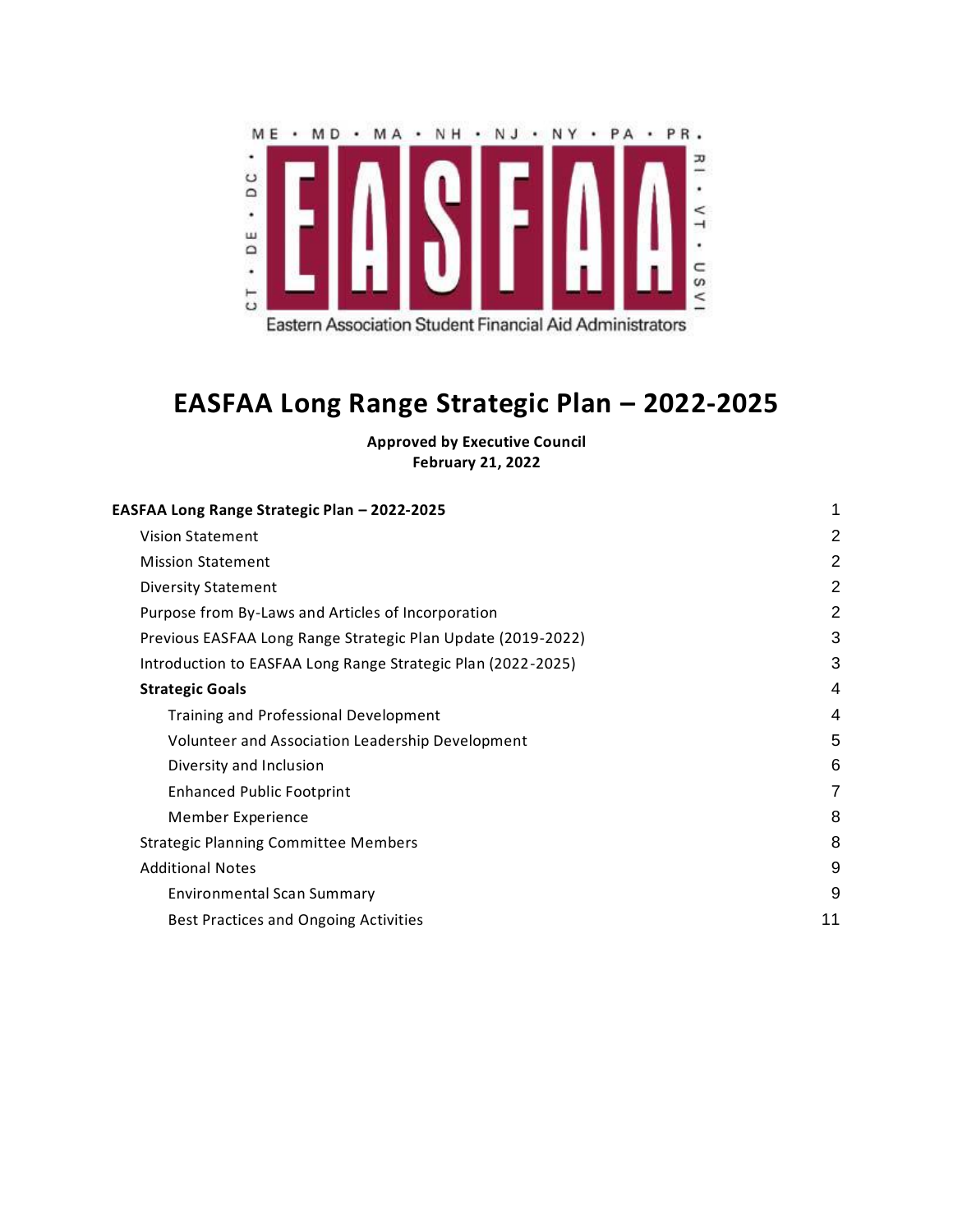## <span id="page-1-0"></span>**Vision Statement**

<span id="page-1-1"></span>EASFAA aspires to be the leader in the development of empowered financial aid professionals.

## **Mission Statement**

EASFAA promotes and supports the advancement of its members in higher education utilizing training, advocacy, and leadership development opportunities.

## <span id="page-1-2"></span>**Diversity Statement**

In support of the EASFAA mission, EASFAA seeks, accepts, and practices the inclusion of all individuals in the association regardless of race, ethnicity, age, gender, gender identity, religion, sexual orientation, disability, appearance, professional level, institutional type, country of national origin or other uniquely defined characteristics.

## <span id="page-1-3"></span>**Purpose from By-Laws and Articles of Incorporation**

The Association shall be organized as an educational and charitable organization within the meaning of Section 501(c)(6) of the Internal Revenue Code. Within this general limitation, the specific purposes of the Association shall be:

- A. To serve the needs and interests of students, faculties, and administrations of institutions of postsecondary education, as well as individuals and public and private organizations whose activities are related to the support and/or administration of student financial aid, by providing advice, training, and other assistance in the promotion, development, and administration of effective student financial aid programs.
- B. To promote and facilitate communications between institutions of postsecondary education and the sponsors of student aid funds.
- C. To stimulate, promote, and conduct systematic studies and research, cooperative experiments, education, conferences, and such other related activities as are desirable or necessary in fulfilling the purposes of the Association.
- D. To promote professional standards for the preparation, appointment, effectiveness, recognition, and association of student financial aid administrators and counselors in institutions of postsecondary education and other public or private organizations whose activities are related to the support and/or administration of student financial aid.
- E. To serve as a forum and action body to advise and recommend programs and policies of related agencies, both regional and national, dealing with student financial aid.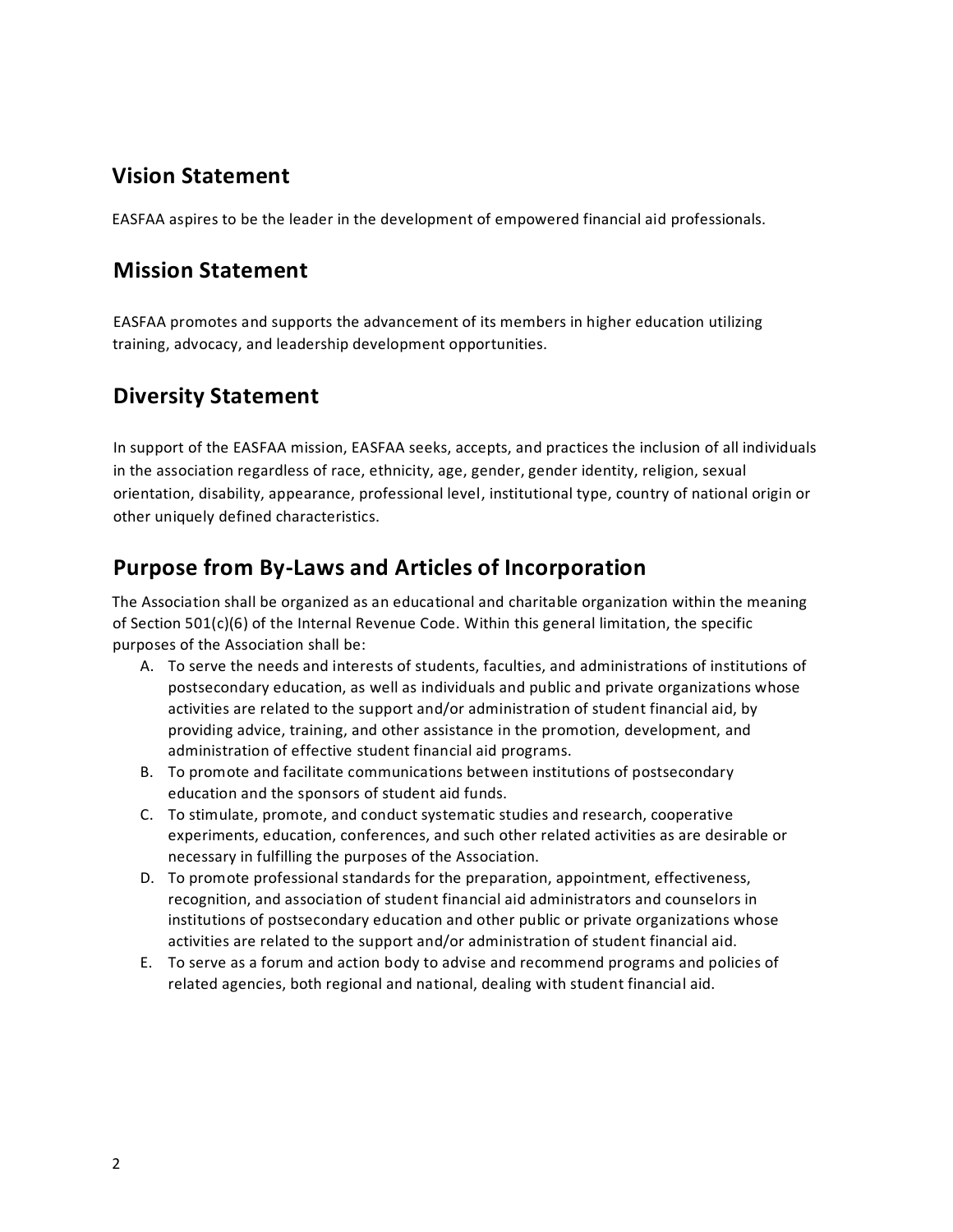## <span id="page-2-0"></span>**Previous EASFAA Long Range Strategic Plan Update (2019-2022)**

In developing the 2019-2022 EASFAA Long Range Strategic Plan, there was significant effort and collaboration with the membership. In addition to surveying the membership and incorporating their feedback, leadership also led open forums with the membership to gain valuable insight that was used to complete a major rewrite of the plan. Given the unforeseen changes in the industry and the world as a whole which are described below, membership feedback was again solicited, along with a scan of industry best practices, in order to revise and enhance the strategic plan to best reflect both the needs of the financial aid community and the "new normal" as a result of the COVID-19 pandemic.

In summary, the goals largely remain similar while at the same time providing a new and defined focus of the strategies and objectives on which EASFAA will focus for the next three years.

## <span id="page-2-1"></span>**Introduction to EASFAA Long Range Strategic Plan (2022-2025)**

Since the last strategic plan, the world has faced a pandemic which has caused EASFAA and other professional associations to utilize virtual training events and conferences. Colleges and universities around the country had to also adjust the learning and work environments for our students.

For EASFAA to support its members through the next three years, a new strategic plan, designed with known challenges in mind, is needed. The Strategic Planning Committee has performed an environmental scan to obtain a better understanding of the issues surrounding our community. EASFAA is well-resourced to continue its long history as a valuable partner to its members. The significant financial strength of the Association, the dedication of our members to professional association longevity and impact, and EASFAA's long-standing reputation for providing high-quality and relevant training for members are assets this strategic long-range plan seeks to leverage. The Strategic Planning Committee encourages future EASFAA leaders to:

- 1. Leverage EASFAA's assets, in particular the financial resources of the Association, by developing a thoughtful plan to align the use of a portion of the reserves with accomplishing the goals outlined in this plan.
- 2. Use this plan and the companion implementation framework as an integral part of the daily management of the association, including updating documented policies and procedures to reflect the need to conduct regular check-ins on progress towards meeting the goals outlined.

Given the increasingly volatile nature of the postsecondary education sector, the Committee further recommends that future leaders react to changes in the environment and ensure that the plan is responsive to members' needs.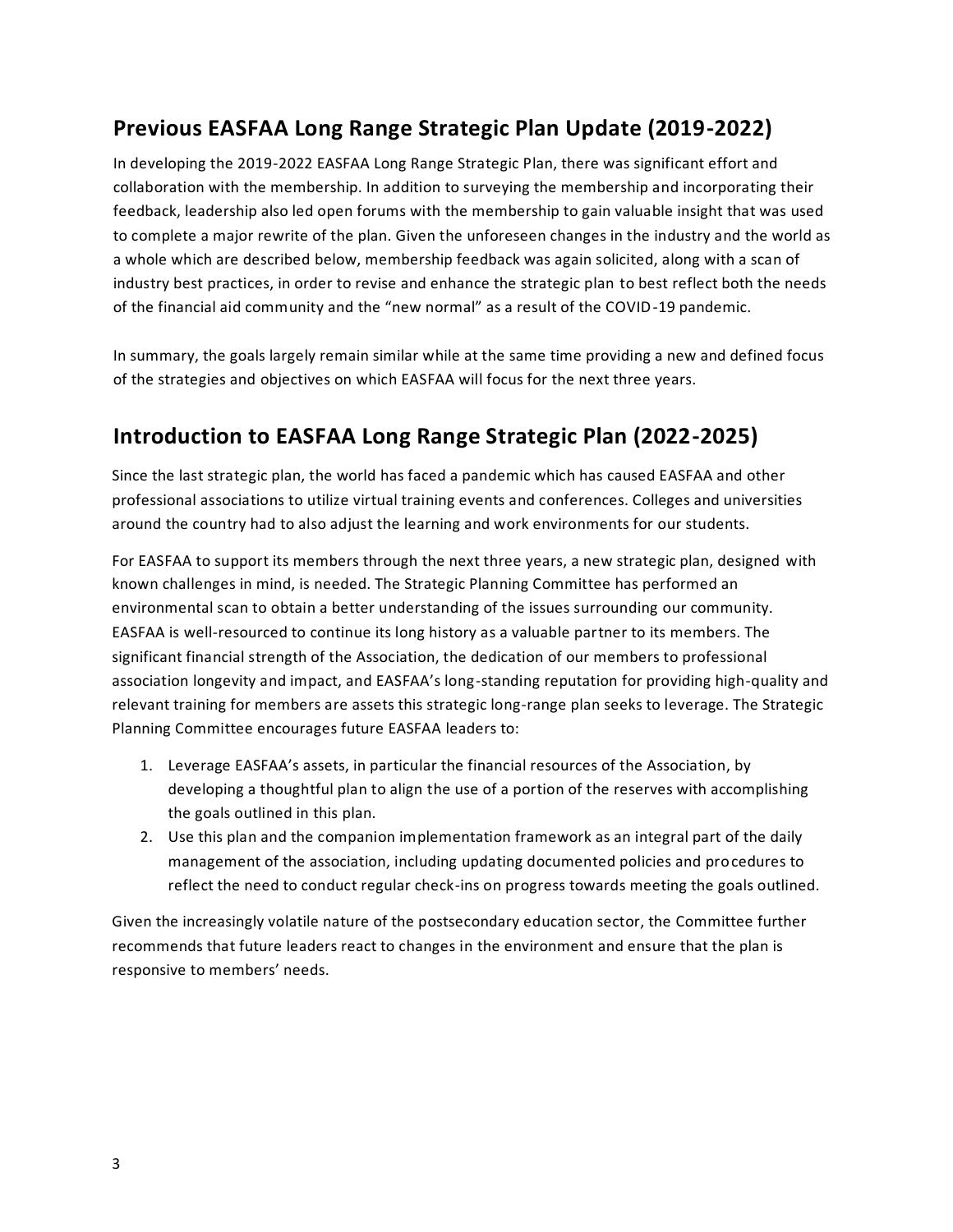## <span id="page-3-0"></span>**Strategic Goals**

- **1. Training and Professional Development**
- **2. Volunteer and Association Leadership Development**
- **3. Diversity and Inclusion**
- **4. Enhanced Public Footprint**
- **5. Member Experience**

#### <span id="page-3-1"></span>**1. Training and Professional Development**

1.1. **Strategy:** Provide robust and relevant training opportunities to the membership and foster collaborative training opportunities among member states through both inperson and webinar training.

**Tactics:**

- 1.1.1. Continue to use evaluation feedback, membership surveys, and national trends to develop training topics and programs.
- 1.1.2. Continue robust training opportunities through various outlets such as: Annual Training, EASFAA Leads, NASFAA Credentials, and Tuesdays @2 Webinars.
- 1.1.3. Evaluate and assess member engagement and feedback in training events.
- 1.1.4. Focus and respond to the unique needs of our membership and the different strengths and needs of our member states.
- 1.1.5. Reinvest in graduate/professional training and symposia.
- 1.1.6. Provide training relevant to enhanced leadership skills such as project management.
- 1.1.7. Explore and invest in new and evolving training modalities.
- 1.1.8. Explore and invest in high-quality and paid (when needed) trainers.
- 1.2. **Strategy:** Develop and maintain a training track dedicated to Diversity & Inclusion. (See also 3.2)

- 1.2.1. Include Diversity & Inclusion training at the Annual Conference and through EASFAA Leads, Tuesdays @2, and Annual Training.
- 1.2.2. Collaborate effectively with NASFAA's Diversity & Inclusion training and initiatives.
- 1.2.3. Pursue opportunities to partner with EASFAA state and other regional associations on diversity and inclusion training initiatives.
- 1.3. **Strategy**: Provide an annual conference that rotates throughout the states in the region. **Tactics**:
	- 1.3.1. Provide a program that includes relevant and rich training opportunities.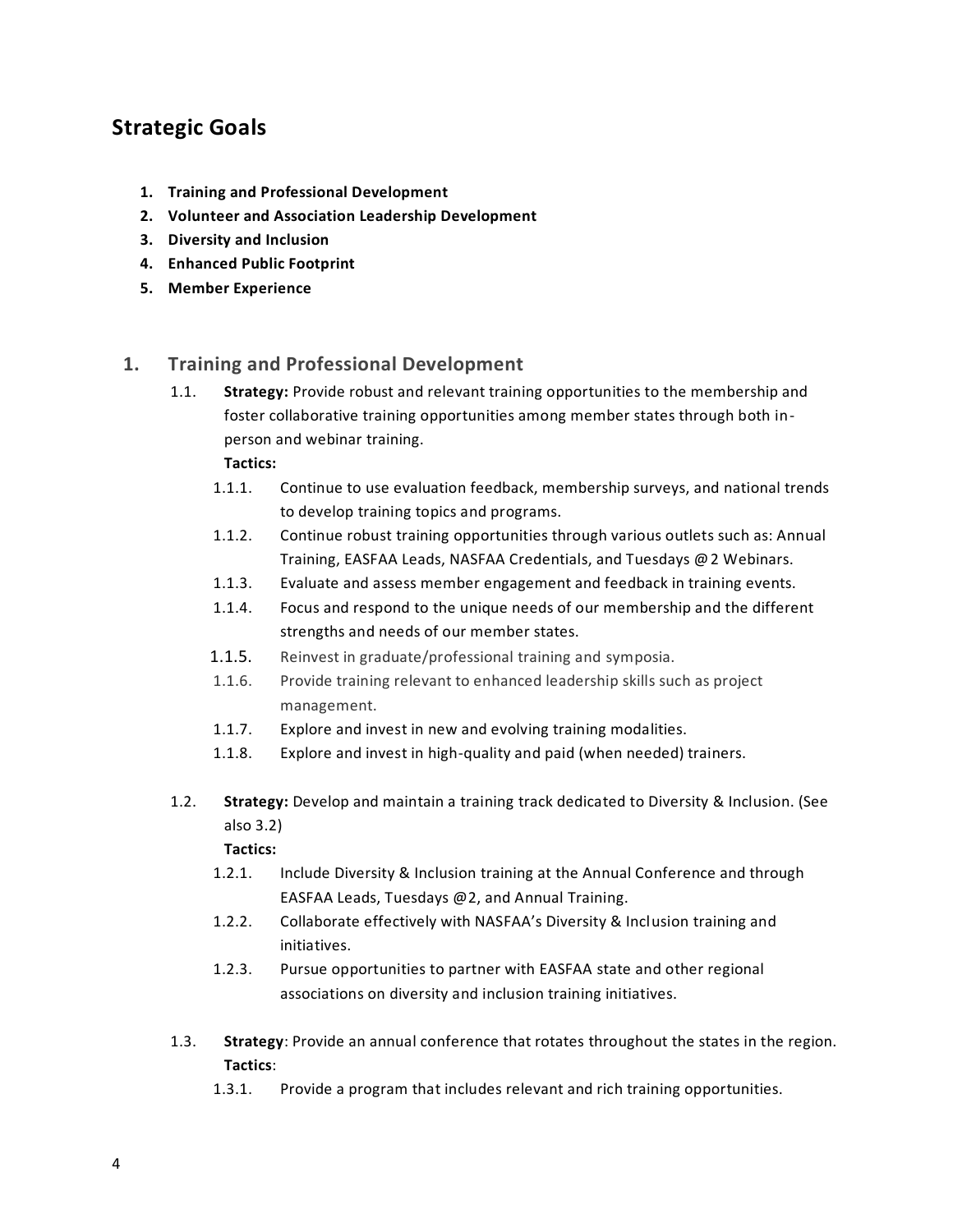- 1.3.2. Provide opportunities for networking and relationship building.
- 1.3.3. Engage our membership with our vendor sponsors to share information about products and services.
- **1.4. Strategy:** Provide financial aid leadership development opportunities. **Tactics:**
	- 1.4.1. Pursue opportunities to partner with NASFAA on leadership development and succession planning initiatives. For example, sponsor attendees to NASFAA's Leadership and Legislative Conference (based on tracks offered e.g. succession planning, and/or other professional development tracks).
	- 1.4.2. Pursue opportunities to partner with EASFAA state and other regional associations on leadership development and succession planning initiatives. (e.g. inter-regional visits, cross-association presentations).
	- 1.4.3. Provide opportunities to increase Certified Financial Aid Administrator (FAAC®) and NASFAA credentials among EASFAA members.
	- 1.4.4. Continue and enhance EASFAA Leads, which provides training on leadership and management topics. (See also 1.1.2 and 2.1.4)
	- 1.4.5. Explore the feasibility and potential impact of new EASFAA led professional development initiatives, such as internships, leadership coaching, and/or facilitated project planning teams to aid in succession planning.

### <span id="page-4-0"></span>**2. Volunteer and Association Leadership Development**

- 2.1. **Strategy**: Provide association leadership development opportunities. **Tactics:** 
	- 2.1.1. Identify and encourage potential leaders who are prepared to take leadership roles and cultivate the use of their abilities.
	- 2.1.2. Develop an evaluation tool to identify those with leadership abilities and provide opportunities for association involvement.
	- 2.1.3. Create various avenues for leadership development.
	- 2.1.4. Continue and expand the Leadership Track for the annual conference that ties into EASFAA Leads. (See also 1.1.2 and 1.1.4)
	- 2.1.5. Allow students to sign up for membership and encourage participation.
- 2.2. **Strategy:** Expand mentoring opportunities.

- 2.2.1. Develop mentoring opportunities for new members.
- 2.2.2. Provide mentor training and resources.
- 2.2.3. Develop a series of webinars dedicated to members new to the profession.
- 2.3. **Strategy:** Create volunteer opportunities in order to build a pipeline.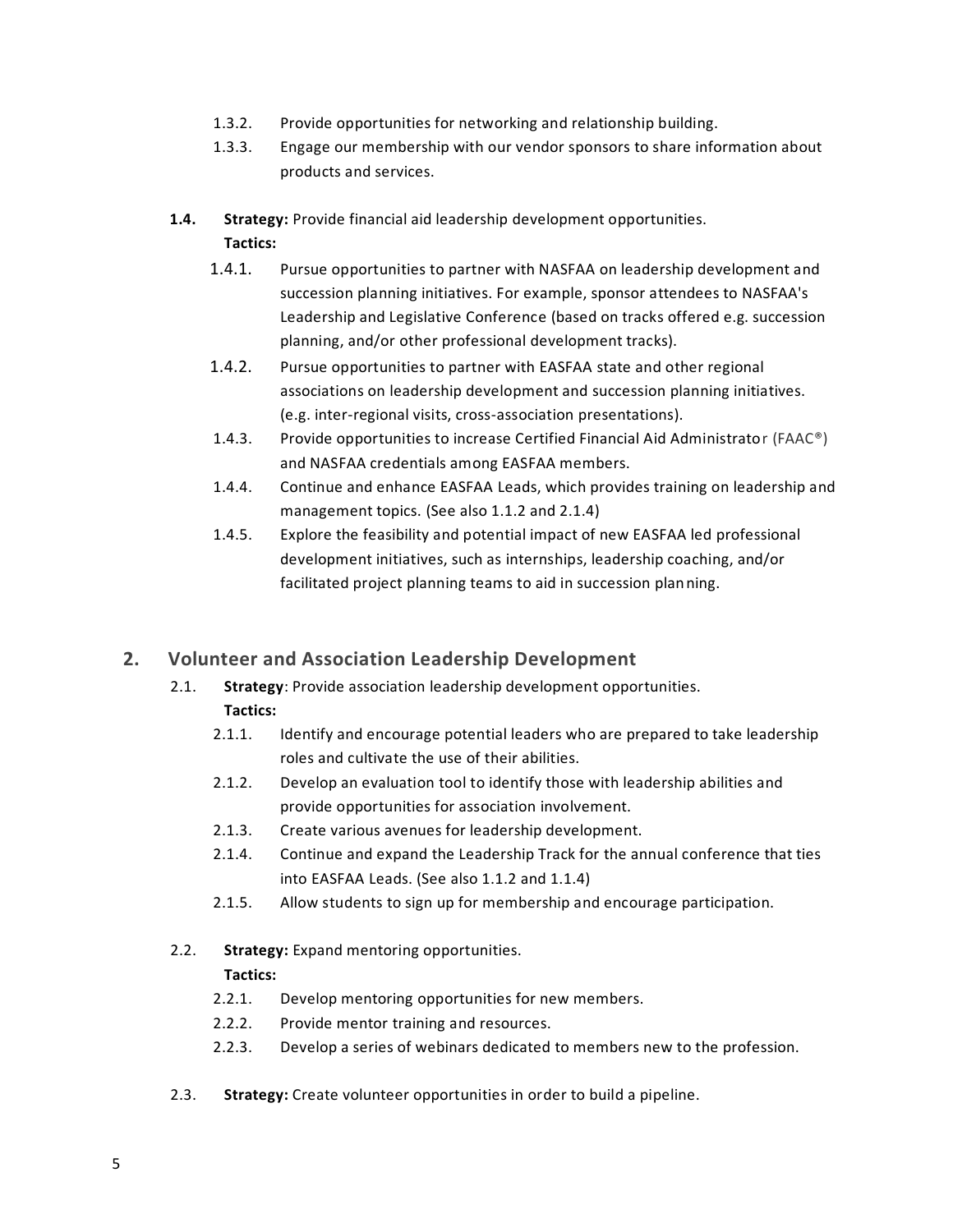#### **Tactics:**

- 2.3.1. Work to expand committee involvement and participation.
- 2.3.2. Engage volunteers in task forces/ad hoc committees to complete initiatives in a timely and focused manner.
- 2.3.3. Build succession strategies into committees, developing future, prepared leadership.
- 2.4. **Strategy:** Create opportunities to fully engage EASFAA Executive Council state representatives. (See also 4.3) **Tactics:**
	- 2.4.1. Build, implement, and sustain a consistent Executive Council onboarding experience for new state representatives.
	- 2.4.2. Create networking opportunities for state representatives to collaborate and share best practices in state association leadership.
	- 2.4.3. Evaluate opportunities for state representatives to participate in standing and/or ad hoc EASFAA committees.

#### <span id="page-5-0"></span>**3. Diversity and Inclusion**

3.1. **Strategy:** EASFAA Executive Council and committees should be reflective of the diversity of the organization.

### **Tactics:**

- 3.1.1. Increase membership and volunteerism from diverse populations.
- 3.2. **Strategy:** Continue and expand the training track dedicated to Diversity & Inclusion. (See also 1.2)

- 3.2.1. Include Diversity & Inclusion training at the Annual Conference and through EASFAA Leads, Tuesdays @2, and Annual Training.
- 3.2.2. Collaborate effectively with NASFAA's Diversity & Inclusion training and initiatives.
- 3.2.3. Pursue opportunities to partner with EASFAA state and other regional associations on diversity and inclusion training initiatives.
- 3.2.4. Secure experts to address and facilitate discussion on relevant diversity and inclusion topics.
- 3.3. **Strategy:** Building a mentoring program that focuses on establishing a pipeline to increase diverse membership. **Tactics**:
	- 3.3.1. Provide opportunities for each member state association to sponsor or recommend potential committee members and/or committee chairs.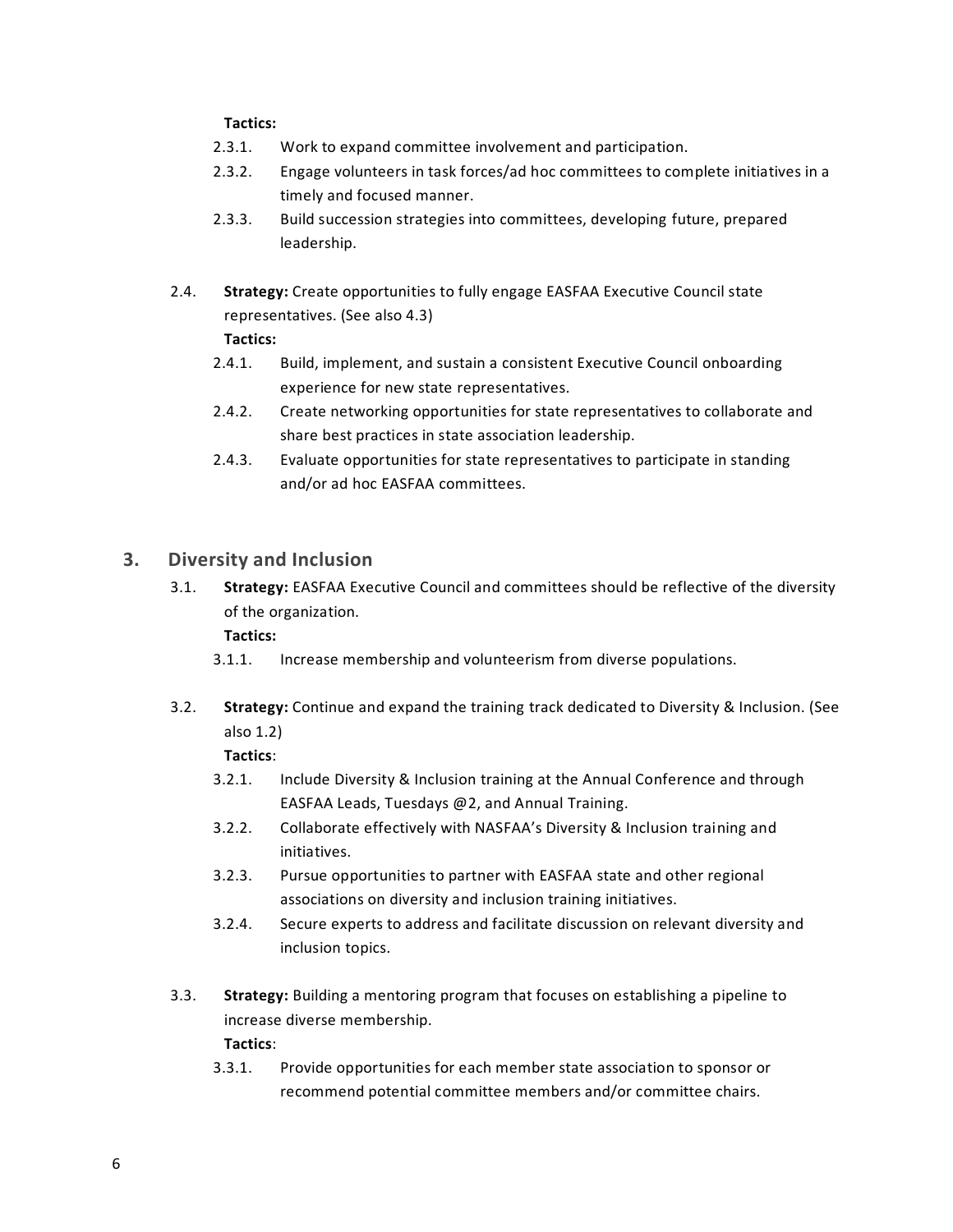- 3.3.2. Engage specifically with HBCUs and MSIs in the region.
- 3.4. **Strategy:** Increase the diversity of speakers and presenters. **Tactics:** 
	- 3.4.1. Seek out and secure diverse speakers and presenters for both in-person and virtual events.
	- 3.4.2. Provide coaching and/or mentoring to diverse subject-matter experts to encourage sharing expertise as presenters and/or trainers.
	- 3.4.3. Evaluate opportunities to sponsor NASFAA credentials for diverse subjectmatter experts. (See also 1.4.3)
	- 3.4.4. Secure experts to address and facilitate discussion on relevant diversity topics with the EASFAA Executive Council.

### <span id="page-6-0"></span>**4. Enhanced Public Footprint**

4.1. **Strategy:** Actively establish partners on advocacy.

- 4.1.1. Collaborate and strategize with NASFAA when appropriate.
- 4.1.2. Partner with NASFAA on the Advocacy Pipeline efforts.
- 4.1.3. Actively communicate and work with state association presidents and/or federal advocacy committee chairs.
- 4.1.4. Utilize Executive Council leadership on direct engagement with ED and legislative staff.
- 4.2. **Strategy:** Engage, inform, and empower membership on advocacy. **Tactics:** 
	- 4.2.1. Poll members for "hot button" or topics of interest on advocacy.
	- 4.2.2. Prepare and distribute briefing materials related to topics of interest to the association.
	- 4.2.3. Provide listening or strategy sessions on topics of interest to the association.
	- 4.2.4. Provide resources to help develop advocacy skills and involvement.
- 4.3. **Strategy:** Strengthen member-state relationships. (See also 2.4)
	- **Tactics:**
	- 4.3.1. Create networking opportunities for state representatives to collaborate and share best practices in state association leadership.
	- 4.3.2. Facilitate inter-state collaboration such as providing networking opportunities for member-state committee chairs.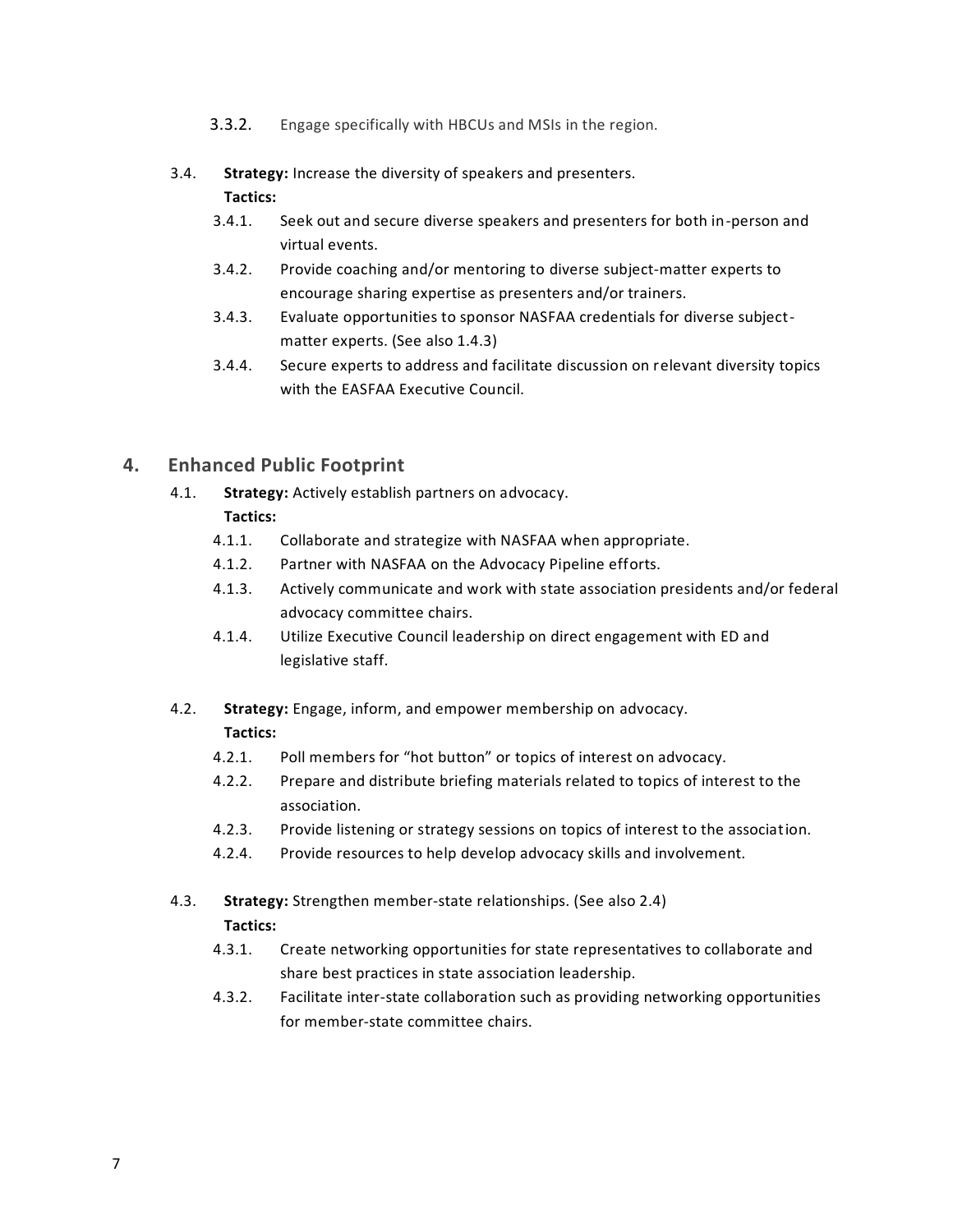#### <span id="page-7-0"></span>**5. Member Experience**

5.1. **Strategy:** Improve the membership experience.

#### **Tactics:**

- 5.1.1. Launch annual membership renewal drive, including encouraging full use of institutional membership and outreach to define the value of membership.
- 5.1.2. Evaluate, plan, and implement expanded membership functionality.
- 5.1.3. Ensure that membership application/database captures all desired demographics about institutions and members, e.g. full sector list.
- 5.2. **Strategy**: Provide enhanced communication functionality to members. **Tactics:**
	- 5.2.1. Create an enhanced communication platform for member engagement.
	- 5.2.2. Provide opportunities for new and seasoned member engagement.

## <span id="page-7-1"></span>**Strategic Planning Committee Members**

James T. Anderson, Montclair State University (President) Howard Leslie, Berkeley College (Chair, Strategic Planning) Danette Burgess, American University (Chair, Diversity & Inclusion) Larry Chambers, Financial Aid Services (Past President) Thomas Dalton, Edamerica (Past President) Tony Erwin, Blue Icon Advisors (Past President) Kristi Jovell, Middlebury College (Past President) Tayler Kreutter, Roberts Wesleyan College (Co-Chair, EASFAA Webinar Series) Kelly Morrisey, Community College of Rhode Island (Past President) Shawn Morrisey, University of Massachusetts Medical School (Past President) Samantha Veeder, University of Rochester (Past President) Douglas Wilson, Delaware State University (Treasurer) Wynette Zuppardi, Brown University (Past President)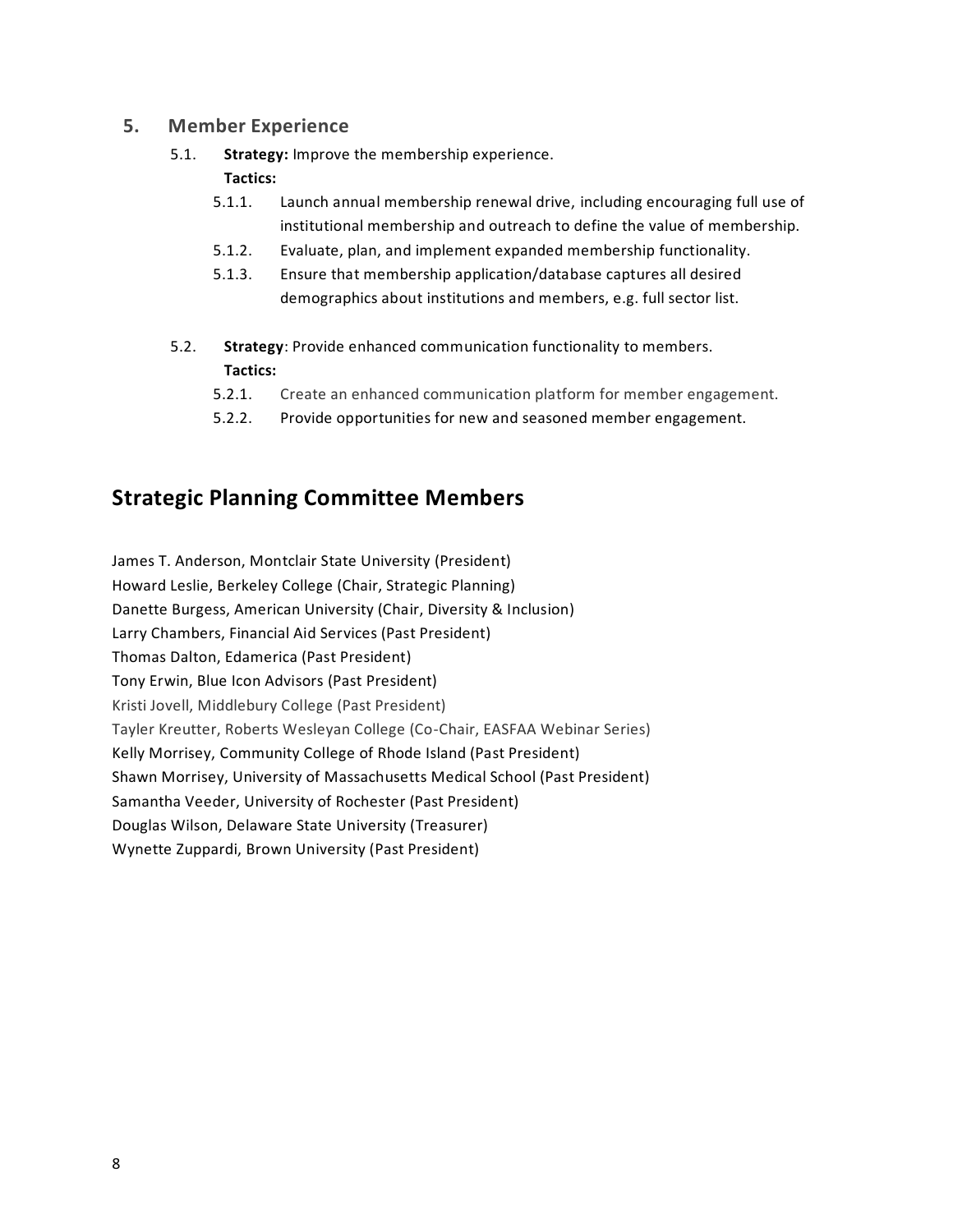## <span id="page-8-0"></span>**Additional Notes**

### <span id="page-8-1"></span>Environmental Scan Summary

### COVID-19

As the members of the Strategic Planning Committee work to finalize this plan in early 2022, we note that the last two years have been difficult for students, financial aid administrators, and institutions. We are entering the third year of the COVID-19 pandemic. There has been significant positive change in the last two years, including innovation in business processes and student services, virtual events, ongoing work from home opportunities for aid professionals, and a renewed understanding of the importance of experienced aid professionals at many institutions. Financial aid administrators have had to continually pivot over the last two years and did so incredibly fast. Among the many resources that aid administrators relied on, NASFAA stood out as a key partner. Challenges persist, however, including the potential impact of new COVID-19 variants and the possibility of additional lock downs. Financial aid professionals are being asked to do more than ever before, often with less resources due to budget cuts and a growing wave of aid professionals leaving the field. The "new normal" is yet to be defined. It is both with a sense of accomplishment and a sense of conce rn that the Committee sought to draft a plan to guide EASFAA's work for the next three years. As the Committee gathered and reflected on members' needs, it became clear that EASFAA is well-positioned to help members thrive. The resulting plan reaffirms current strategic initiatives and suggests action in new or expanded ways.

### Membership Survey Summary

The Strategic Planning Committee distributed a survey to current and lapsed members during the fall 2021. A total of 182 individuals began the survey and 68 completed most questions. 66% of the respondents had more than eleven years of experience in financial aid. However over 50% had been EASFAA members less than five years, this may be the result of the introduction of institutional membership.

Training: The survey consistently reports that training is paramount to the membership and EASFAA is doing it well. EASFAA should continue its commitment to training, as well as explore new training options. There were several respondents requesting additional NASFAA credential training and review courses for the NASFAA Certified Financial Aid Administrator program; this may be a possible partnership with NASFAA for the future.

Conference: The majority of respondents are fine with the timing of the conference in May and indicated interest in returning to an in-person conference.

Mentoring: Mentoring is a priority to the membership; mentoring should be a focus of the strategic plan.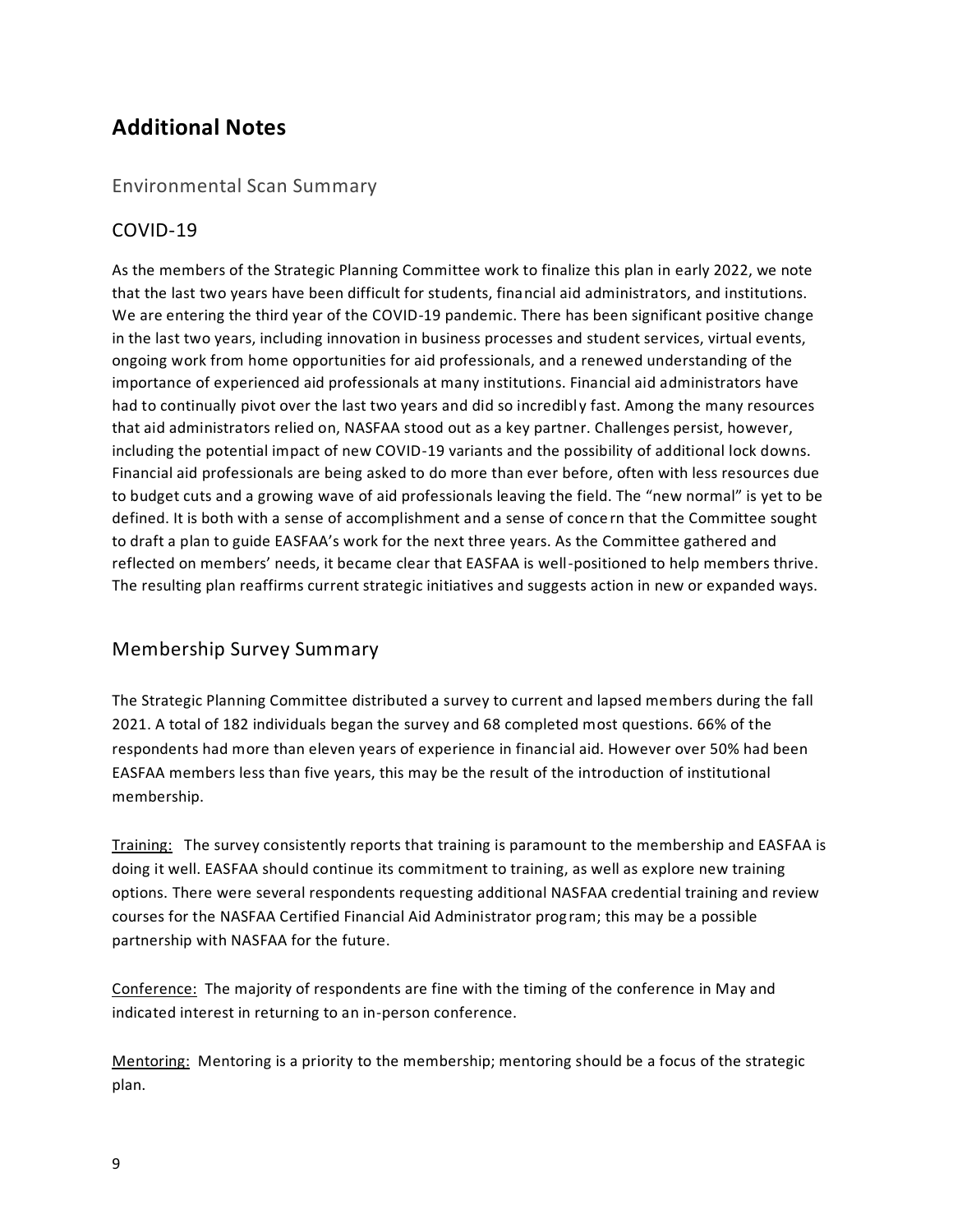Other: Government Relations and advocacy were mentioned frequently, especially with regards to state/regional partnerships. The Graduate/Professional listserv and activities were also deemed important.

### Reauthorization

Reauthorization of the Higher Education Act of 1965 is now approaching 10 years late. Timing for reauthorization remains uncertain in a political environment that has never been more contentious. The financial aid community continues to deal with legislative and regulatory concerns that constrain the ability to effectively administer the Title IV Federal Student Aid programs. The plan created by the Committee did not make reauthorization a priority. It will come when it comes and the Committee believes that the investments recommended to strengthen the Association and its members will be the foundation needed to address what comes in an eventual reauthorization.

### Technology

Technology continues to change every day. Many schools have the ability to keep up. The Committee notes concern for those institutions that might not be able to adjust to these changes, which would directly impact students. We believe enhanced training, provided by EASFAA or in partnership with NASFAA, other regions and member states, will become more and more relevant.